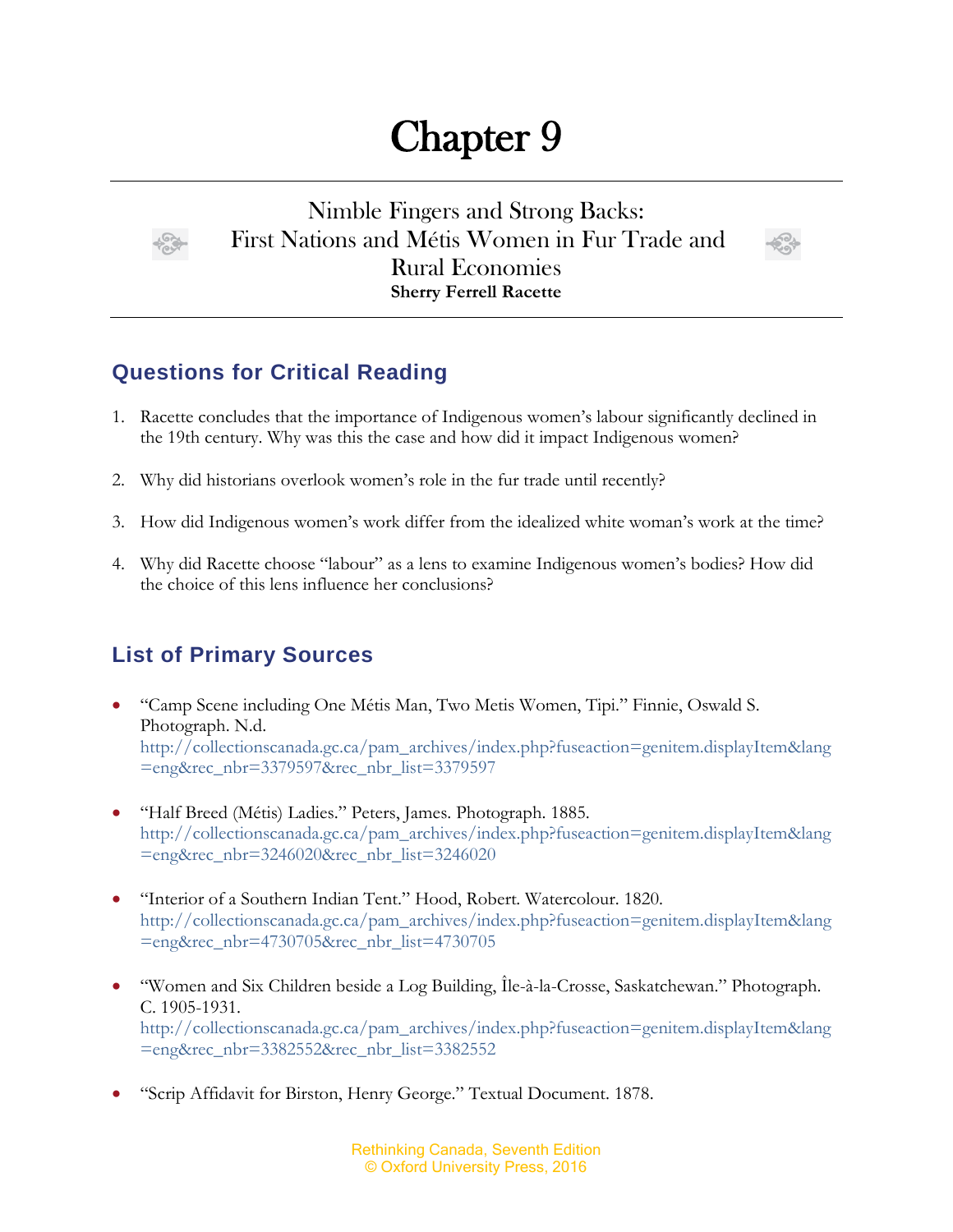[http://collectionscanada.gc.ca/pam\\_archives/index.php?fuseaction=genitem.displayItem&lang](http://collectionscanada.gc.ca/pam_archives/index.php?fuseaction=genitem.displayItem&lang=eng&rec_nbr=1499587&rec_nbr_list=1499587) [=eng&rec\\_nbr=1499587&rec\\_nbr\\_list=1499587](http://collectionscanada.gc.ca/pam_archives/index.php?fuseaction=genitem.displayItem&lang=eng&rec_nbr=1499587&rec_nbr_list=1499587)

- "Portrait of a Seated (Metis) Woman Wearing a Striped Wool Shawl." Topley, William James. Photograph. 1886. [http://collectionscanada.gc.ca/pam\\_archives/index.php?fuseaction=genitem.displayItem&lang](http://collectionscanada.gc.ca/pam_archives/index.php?fuseaction=genitem.displayItem&lang=eng&rec_nbr=4819965&rec_nbr_list=4819965) [=eng&rec\\_nbr=4819965&rec\\_nbr\\_list=4819965](http://collectionscanada.gc.ca/pam_archives/index.php?fuseaction=genitem.displayItem&lang=eng&rec_nbr=4819965&rec_nbr_list=4819965)
- "Metis: Two Men, One Woman, One Child Posed in Front of Building at Dufferin, Manitoba." Dawson, George M. Photograph. 1873-1874. [http://collectionscanada.gc.ca/pam\\_archives/index.php?fuseaction=genitem.displayItem&lang](http://collectionscanada.gc.ca/pam_archives/index.php?fuseaction=genitem.displayItem&lang=eng&rec_nbr=3248454&rec_nbr_list=3248454) [=eng&rec\\_nbr=3248454&rec\\_nbr\\_list=3248454](http://collectionscanada.gc.ca/pam_archives/index.php?fuseaction=genitem.displayItem&lang=eng&rec_nbr=3248454&rec_nbr_list=3248454)
- "Camp Scene: Red-River Cart, Aboriginal Woman." Mathers. Photograph. N.d. [http://collectionscanada.gc.ca/pam\\_archives/index.php?fuseaction=genitem.displayItem&lang](http://collectionscanada.gc.ca/pam_archives/index.php?fuseaction=genitem.displayItem&lang=eng&rec_nbr=3392315&rec_nbr_list=3392315) [=eng&rec\\_nbr=3392315&rec\\_nbr\\_list=3392315](http://collectionscanada.gc.ca/pam_archives/index.php?fuseaction=genitem.displayItem&lang=eng&rec_nbr=3392315&rec_nbr_list=3392315)
- "Building a Canoe, North West Angle." Photograph. 1872. [http://collectionscanada.gc.ca/pam\\_archives/index.php?fuseaction=genitem.displayItem&lang](http://collectionscanada.gc.ca/pam_archives/index.php?fuseaction=genitem.displayItem&lang=eng&rec_nbr=3192495&rec_nbr_list=3192495) [=eng&rec\\_nbr=3192495&rec\\_nbr\\_list=3192495](http://collectionscanada.gc.ca/pam_archives/index.php?fuseaction=genitem.displayItem&lang=eng&rec_nbr=3192495&rec_nbr_list=3192495)
- "Portrait of Native Woman of Mixed Ancestry (Labrador)." Burwash, L.T. Photograph. 1926. [http://collectionscanada.gc.ca/pam\\_archives/index.php?fuseaction=genitem.displayItem&lang](http://collectionscanada.gc.ca/pam_archives/index.php?fuseaction=genitem.displayItem&lang=eng&rec_nbr=3379600&rec_nbr_list=3379600) [=eng&rec\\_nbr=3379600&rec\\_nbr\\_list=3379600](http://collectionscanada.gc.ca/pam_archives/index.php?fuseaction=genitem.displayItem&lang=eng&rec_nbr=3379600&rec_nbr_list=3379600)
- "Bay at St. Anthony." Chesterfield, Albert Alexander. Photograph. 1931. [http://collectionscanada.gc.ca/pam\\_archives/index.php?fuseaction=genitem.displayItem&lang](http://collectionscanada.gc.ca/pam_archives/index.php?fuseaction=genitem.displayItem&lang=eng&rec_nbr=3828964&rec_nbr_list=3828964) [=eng&rec\\_nbr=3828964&rec\\_nbr\\_list=3828964](http://collectionscanada.gc.ca/pam_archives/index.php?fuseaction=genitem.displayItem&lang=eng&rec_nbr=3828964&rec_nbr_list=3828964)
- "Indian women Scraping and Stretching Deerskin, North West Territories." Photograph. N.d. [http://collectionscanada.gc.ca/pam\\_archives/index.php?fuseaction=genitem.displayItem&lang](http://collectionscanada.gc.ca/pam_archives/index.php?fuseaction=genitem.displayItem&lang=eng&rec_nbr=3367098&rec_nbr_list=3367098) [=eng&rec\\_nbr=3367098&rec\\_nbr\\_list=3367098](http://collectionscanada.gc.ca/pam_archives/index.php?fuseaction=genitem.displayItem&lang=eng&rec_nbr=3367098&rec_nbr_list=3367098)

## **Multimedia Resources**

- Women of the Fur Trade <http://www.louisrielinstitute.com/women-of-the-fur-trade.php>
- Métis Sash (documentary) <https://vimeo.com/66841701>
- Life of a Fur Trader Wife [www.unlockthepast.ca/Life-of-Fur-Traders-Wife](http://www.unlockthepast.ca/Life-of-Fur-Traders-Wife)
- Virtual Museum of New France [www.labradorvirtualmuseum.ca/home/metis\\_history.htm](http://www.labradorvirtualmuseum.ca/home/metis_history.htm)

Rethinking Canada, Seventh Edition © Oxford University Press, 2016